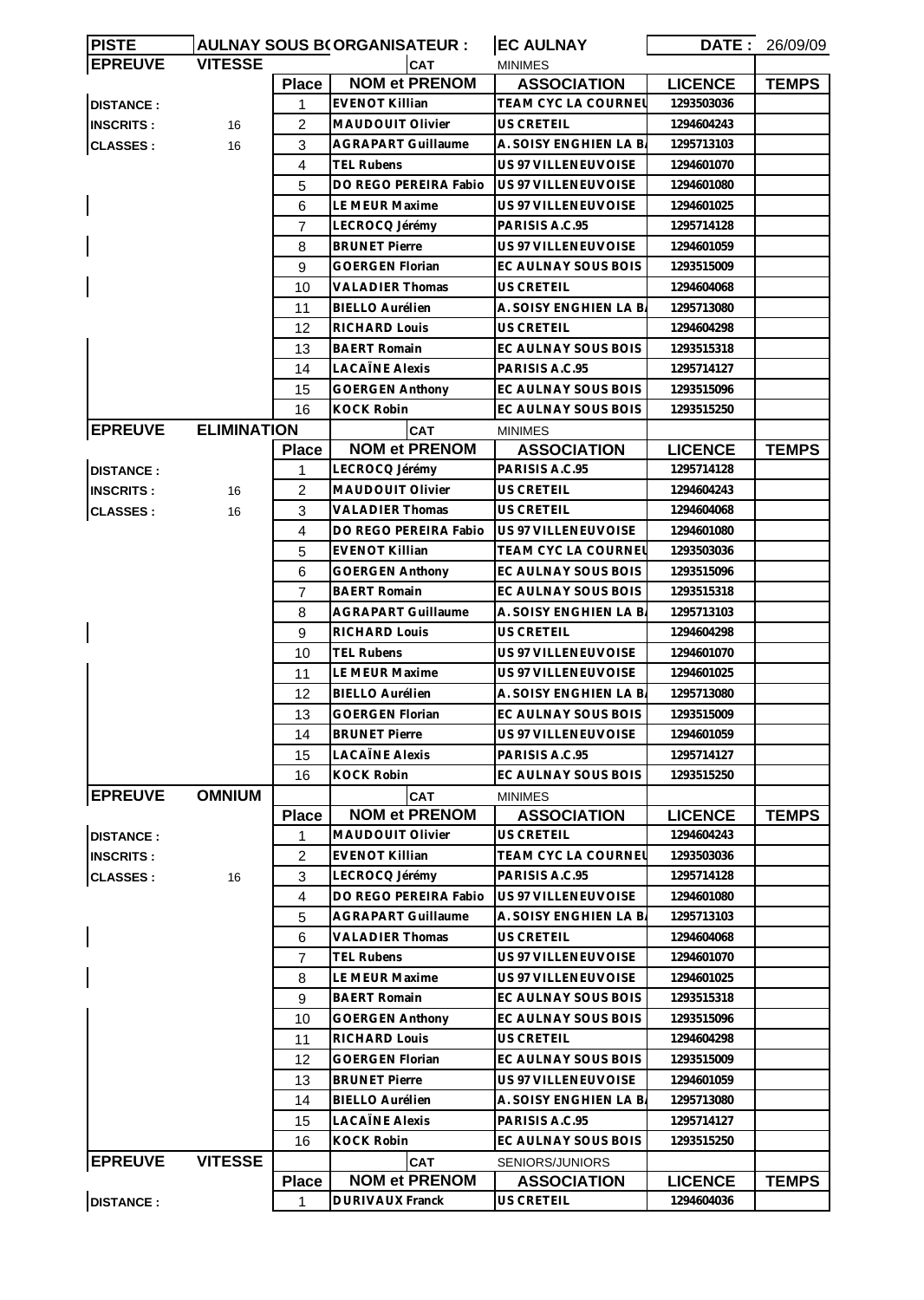|                  | 15                       | $\overline{2}$ | <b>BERTOLDI Emmanuel</b>                           | EC AULNAY SOUS BOIS                      | 1293515078               |              |
|------------------|--------------------------|----------------|----------------------------------------------------|------------------------------------------|--------------------------|--------------|
| <b>CLASSES:</b>  | 14                       | 3              | <b>VERNET Philippe</b>                             | <b>US BOIS SAINT-DENIS</b>               | 1293532015               |              |
|                  |                          | $\overline{4}$ | <b>THOMAS STEPHANE</b>                             | V.S SEYNOIS                              | 883030132                |              |
|                  |                          | 5              | <b>MARTINS Vincent</b>                             | <b>US CRETEIL</b>                        | 1294604074               |              |
|                  |                          | 6              | <b>BOURGAIN Vincent</b>                            | <b>AS VARENNOISE</b>                     | 1277110031               |              |
|                  |                          | 7              | <b>KERFOURN Vincent</b>                            | <b>AS VARENNOISE</b>                     | 1277110101               |              |
|                  |                          | 8              | MERET Jean Philippe                                | AS VARENNOISE                            | 1277110090               |              |
|                  |                          | 9              | LEPAIN Sébastien                                   | COURBEVOIE SPORTS C                      | 1292415200               |              |
|                  |                          | 10             | SIOUL Dominique                                    | <b>US CRETEIL</b>                        | 1294604287               |              |
|                  |                          | 11             | MAFFETS Dany                                       | PARISIS A.C.95                           | 1295714100               |              |
|                  |                          | 12             | BENVENUTO Jean Paul                                | <b>AS VARENNOISE</b>                     | 1277110026               |              |
|                  |                          | 13             | <b>DERLY Alain</b>                                 | ES GERVAIS LILAS                         | 1293516024               |              |
|                  |                          | 14             | <b>BORNET Alain</b>                                | AS VARENNOISE                            | 1277110092               |              |
| <b>EPREUVE</b>   | <b>ELIMINATION</b>       |                | <b>CAT</b>                                         | SENIORS/JUNIORS                          |                          |              |
|                  |                          | <b>Place</b>   | <b>NOM et PRENOM</b>                               | <b>ASSOCIATION</b>                       | <b>LICENCE</b>           | <b>TEMPS</b> |
| <b>DISTANCE:</b> |                          | 1              | <b>MERET Jean Philippe</b>                         | AS VARENNOISE                            | 1277110090               |              |
| <b>INSCRITS:</b> | 15                       | $\overline{2}$ | <b>MARTINS Vincent</b>                             | US CRETEIL                               | 1294604074               |              |
| <b>CLASSES:</b>  | 11                       | 3              | <b>BERTOLDI Emmanuel</b>                           | EC AULNAY SOUS BOIS                      | 1293515078               |              |
|                  |                          | $\overline{4}$ | MAFFETS Dany                                       | PARISIS A.C.95                           | 1295714100               |              |
|                  |                          | 5              | <b>DURIVAUX Franck</b>                             | <b>US CRETEIL</b>                        | 1294604036               |              |
|                  |                          | 6              | <b>THOMAS STEPHANE</b>                             | V.S SEYNOIS                              | 883030132                |              |
|                  |                          | $\overline{7}$ | LEPAIN Sébastien                                   | COURBEVOIE SPORTS C                      | 1292415200               |              |
|                  |                          |                |                                                    | US CRETEIL                               |                          |              |
|                  |                          | 8<br>9         | SIOUL Dominique                                    | US BOIS SAINT-DENIS                      | 1294604287<br>1293532015 |              |
|                  |                          |                | <b>VERNET Philippe</b><br><b>DERLY Alain</b>       |                                          |                          |              |
|                  |                          | 10             |                                                    | ES GERVAIS LILAS<br><b>AS VARENNOISE</b> | 1293516024               |              |
|                  |                          | 11             | <b>BORNET Alain</b>                                |                                          | 1277110092               |              |
| <b>EPREUVE</b>   | <b>COURSE AUX POINTS</b> |                | <b>CAT</b><br><b>NOM et PRENOM</b>                 | SENIORS/JUNIORS<br><b>ASSOCIATION</b>    | <b>LICENCE</b>           | <b>TEMPS</b> |
|                  |                          | <b>Place</b>   |                                                    |                                          |                          |              |
| <b>DISTANCE:</b> |                          | 1              | MERET Jean Philippe                                | AS VARENNOISE                            | 1277110090               | 42PTS        |
| <b>INSCRITS:</b> |                          | $\overline{2}$ | MAFFETS Dany                                       | PARISIS A.C.95                           | 1295714100               | 36PTS        |
| <b>CLASSES:</b>  | 9                        | 3              | <b>BORNET Alain</b>                                | <b>AS VARENNOISE</b>                     | 1277110092               | 25PTS        |
|                  |                          | 4              | <b>MARTINS Vincent</b>                             | <b>US CRETEIL</b>                        | 1294604074               | 14PTS        |
|                  |                          | 5              | <b>THOMAS STEPHANE</b>                             | V.S SEYNOIS                              | 883030132                | 12PTS        |
|                  |                          | 6              | <b>BERTOLDI Emmanuel</b><br><b>DURIVAUX Franck</b> | EC AULNAY SOUS BOIS                      | 1293515078               | 11PTS        |
|                  |                          |                |                                                    |                                          |                          |              |
|                  |                          | $\overline{7}$ |                                                    | <b>US CRETEIL</b>                        | 1294604036               | 5PTS         |
|                  |                          | 8              | LEPAIN Sébastien                                   | COURBEVOIE SPORTS C                      | 1292415200               | .-16PTS      |
|                  |                          | 9              | <b>DERLY Alain</b>                                 | <b>ES GERVAIS LILAS</b>                  | 1293516024               | .-59PTS      |
| <b>EPREUVE</b>   | <b>OMNIUM</b>            |                | <b>CAT</b>                                         | SENIORS/JUNIORS                          |                          |              |
|                  |                          | <b>Place</b>   | <b>NOM et PRENOM</b>                               | <b>ASSOCIATION</b>                       | <b>LICENCE</b>           | <b>TEMPS</b> |
| <b>DISTANCE:</b> |                          | 1              | <b>MERET Jean Philippe</b>                         | AS VARENNOISE                            | 1277110090               | 10PTS        |
| <b>INSCRITS:</b> |                          | $\overline{c}$ | <b>MARTINS Vincent</b>                             | <b>US CRETEIL</b>                        | 1294604074               | 10PTS        |
| <b>CLASSES:</b>  | 9                        | 3              | <b>BERTOLDI</b> Emmanuel                           | EC AULNAY SOUS BOIS                      | 1293515078               | 11PTS        |
|                  |                          | $\overline{4}$ | <b>DURIVAUX Franck</b>                             | US CRETEIL                               | 1294604036               | 13PTS        |
|                  |                          | 5              | THOMAS STEPHANE                                    | V.S SEYNOIS                              | 883030132                | 16PTS        |
|                  |                          | 6              | MAFFETS Dany                                       | PARISIS A.C.95                           | 1295714100               | 17PTS        |
|                  |                          | $\overline{7}$ | LEPAIN Sébastien                                   | COURBEVOIE SPORTS C                      | 1292415200               | 24PTS        |
|                  |                          | 8              | <b>BORNET Alain</b>                                | AS VARENNOISE                            | 1277110092               | 28PTS        |
|                  |                          | 9              | <b>DERLY Alain</b>                                 | ES GERVAIS LILAS                         | 1293516024               | 32PTS        |
| <b>EPREUVE</b>   | <b>VITESSE</b>           |                | <b>CAT</b>                                         | <b>CADETS</b>                            |                          |              |
|                  |                          | <b>Place</b>   | <b>NOM et PRENOM</b>                               | <b>ASSOCIATION</b>                       | <b>LICENCE</b>           | <b>TEMPS</b> |
| <b>DISTANCE:</b> |                          | 1              | <b>AUBERNON Erwann</b>                             | US CRETEIL                               | 1294604112               |              |
| <b>INSCRITS:</b> | 12 <sup>2</sup>          | $\overline{2}$ | SAURET Jason                                       | <b>U.S.97V</b>                           | 1294601008               |              |
| <b>CLASSES:</b>  | 12                       | 3              | <b>DUVERNET Léo</b>                                | US CRETEIL                               | 1294604049               |              |
|                  |                          | 4              | DAGORNE Maël                                       | <b>US CRETEIL</b>                        | 1294604201               |              |
|                  |                          | 5              | <b>THEVENOT Guillaume</b>                          | PARISIS A.C. 95                          | 1295714071               |              |
|                  |                          | 6              | <b>KRAUSCH Lucas</b>                               | EC AULNAY SOUS BOIS                      | 1293515244               |              |
|                  |                          | $\overline{7}$ | MAITRE Cyril                                       | <b>CSM CLAMART</b>                       | 1292411163               |              |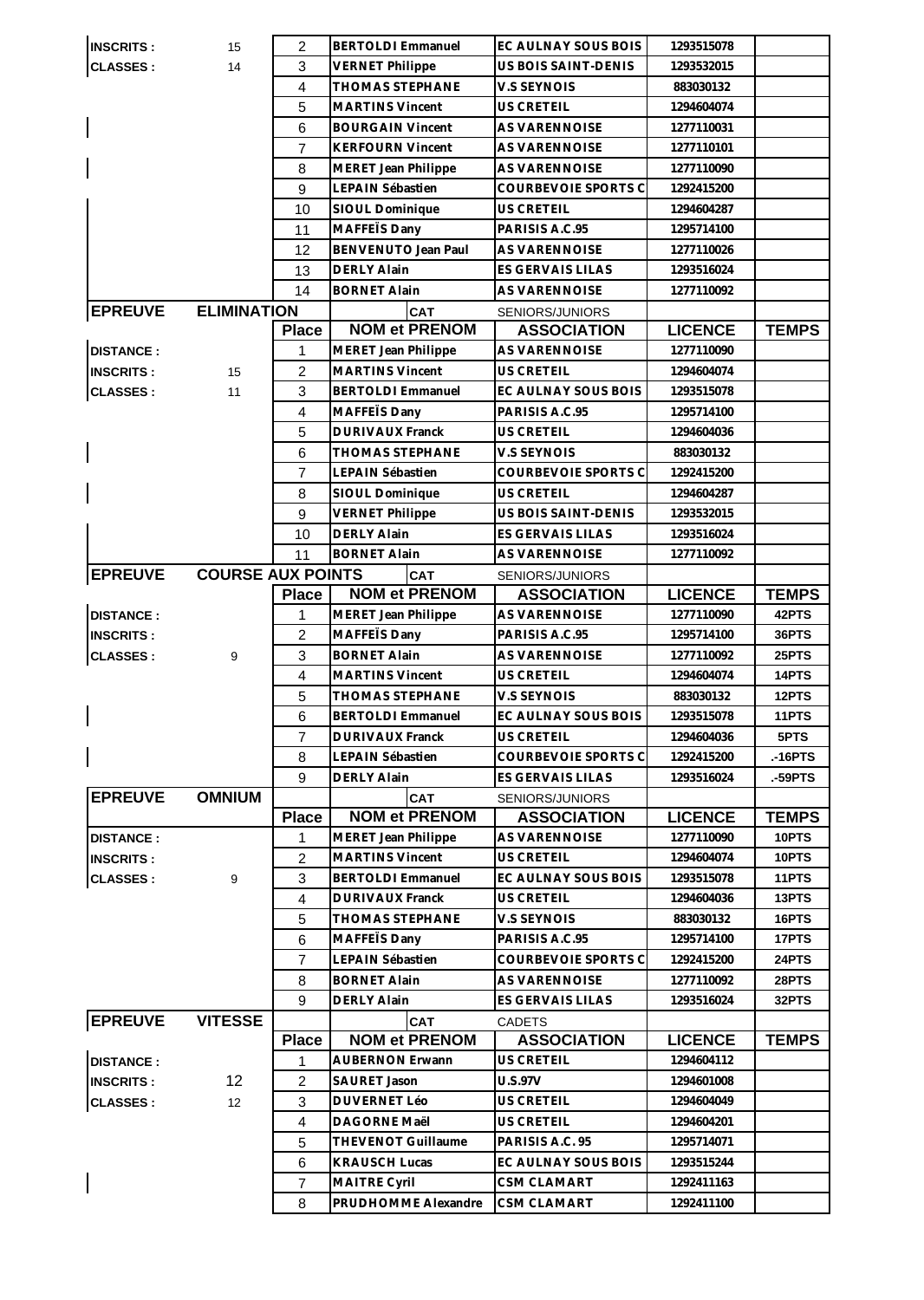|                  |                          | 9              | <b>NOEL Aurélien</b>      | PARISIS A.C. 95           | 1295714246     |              |
|------------------|--------------------------|----------------|---------------------------|---------------------------|----------------|--------------|
|                  |                          | 10             | TURAN Ferdi               | US CRETEIL                | 1294604047     |              |
|                  |                          | 11             | <b>SERRE Corentin</b>     | US CHAMPAGNE S/SEIN       | 1277106058     |              |
|                  |                          | 12             | <b>MARION Franck</b>      | US METRO TRANSPORT        | 1275024195     |              |
| <b>EPREUVE</b>   | <b>ELIMINATION</b>       |                | CAT                       | <b>CADETS</b>             |                |              |
|                  |                          | <b>Place</b>   | <b>NOM et PRENOM</b>      | <b>ASSOCIATION</b>        | <b>LICENCE</b> | <b>TEMPS</b> |
| <b>DISTANCE:</b> |                          | 1              | <b>DAGORNE Maël</b>       | US CRETEIL                | 1294604201     |              |
| <b>INSCRITS:</b> | $12 \overline{ }$        | 2              | <b>AUBERNON Erwann</b>    | US CRETEIL                | 1294604112     |              |
| <b>CLASSES:</b>  | 12                       | 3              | <b>THEVENOT Guillaume</b> | PARISIS A.C. 95           | 1295714071     |              |
|                  |                          | 4              | <b>MAITRE Cyril</b>       | <b>CSM CLAMART</b>        | 1292411163     |              |
|                  |                          | 5              | PRUDHOMME Alexandre       | <b>CSM CLAMART</b>        | 1292411100     |              |
|                  |                          | 6              | <b>SAURET Jason</b>       | <b>U.S.97V</b>            | 1294601008     |              |
|                  |                          | 7              | <b>NOEL Aurélien</b>      | PARISIS A.C. 95           | 1295714246     |              |
|                  |                          |                |                           |                           |                |              |
|                  |                          | 8              | <b>MARION Franck</b>      | US METRO TRANSPORT        | 1275024195     |              |
|                  |                          | 9              | <b>KRAUSCH Lucas</b>      | EC AULNAY SOUS BOIS       | 1293515244     |              |
|                  |                          | 10             | <b>TURAN Ferdi</b>        | <b>US CRETEIL</b>         | 1294604047     |              |
|                  |                          | 11             | <b>DUVERNET Léo</b>       | <b>US CRETEIL</b>         | 1294604049     |              |
|                  |                          | 12             | <b>SERRE Corentin</b>     | US CHAMPAGNE S/SEIN       | 1277106058     |              |
| <b>EPREUVE</b>   | <b>COURSE AUX POINTS</b> |                | CAT                       | <b>CADETS</b>             |                |              |
|                  |                          | <b>Place</b>   | <b>NOM et PRENOM</b>      | <b>ASSOCIATION</b>        | <b>LICENCE</b> | <b>TEMPS</b> |
| <b>DISTANCE:</b> |                          | 1              | <b>DUVERNET Léo</b>       | <b>US CRETEIL</b>         | 1294604049     | 20PTS        |
| <b>INSCRITS:</b> | 12                       | $\overline{c}$ | <b>AUBERNON Erwann</b>    | <b>US CRETEIL</b>         | 1294604112     | 6PTS         |
| <b>CLASSES:</b>  | 12 <sup>2</sup>          | 3              | <b>TURAN Ferdi</b>        | <b>US CRETEIL</b>         | 1294604047     | 6PTS         |
|                  |                          | 4              | <b>THEVENOT Guillaume</b> | PARISIS A.C. 95           | 1295714071     | 4PTS         |
|                  |                          | 5              | SAURET Jason              | <b>U.S.97V</b>            | 1294601008     | 3PTS         |
|                  |                          | 6              | <b>MAITRE Cyril</b>       | CSM CLAMART               | 1292411163     | 2PTS         |
|                  |                          | $\overline{7}$ | <b>DAGORNE Maël</b>       | <b>US CRETEIL</b>         | 1294604201     | 1PT          |
|                  |                          | 8              | PRUDHOMME Alexandre       | <b>CSM CLAMART</b>        | 1292411100     |              |
|                  |                          | 9              | <b>KRAUSCH Lucas</b>      | EC AULNAY SOUS BOIS       | 1293515244     |              |
|                  |                          | 10             | <b>MARION Franck</b>      | US METRO TRANSPORT        | 1275024195     |              |
|                  |                          | 11             | NOEL Aurélien             | PARISIS A.C. 95           | 1295714246     |              |
|                  |                          | 12             | <b>SERRE Corentin</b>     | US CHAMPAGNE S/SEIN       | 1277106058     |              |
| <b>EPREUVE</b>   | <b>OMNIUM</b>            |                | <b>CAT</b>                | <b>CADETS</b>             |                |              |
|                  |                          | <b>Place</b>   | <b>NOM et PRENOM</b>      | <b>ASSOCIATION</b>        | <b>LICENCE</b> | <b>TEMPS</b> |
| <b>DISTANCE:</b> |                          | 1              | <b>AUBERNON Erwann</b>    | US CRETEIL                | 1294604112     | 5PTS         |
| <b>INSCRITS:</b> | $12 \overline{ }$        | 2              | THEVENOT Guillaume        | PARISIS A.C. 95           | 1295714071     | 12PTS        |
| <b>CLASSES:</b>  | 12                       | 3              | DAGORNE Maël              | US CRETEIL                | 1294604201     | 12PTS        |
|                  |                          | $\overline{4}$ | SAURET Jason              | <b>U.S.97V</b>            | 1294601008     | 13PTS        |
|                  |                          | 5              | <b>DUVERNET Léo</b>       | US CRETEIL                | 1294604049     | 15PTS        |
|                  |                          | 6              | <b>MAITRE Cyril</b>       | <b>CSM CLAMART</b>        | 1292411163     | 17PTS        |
|                  |                          | $\overline{7}$ | PRUDHOMME Alexandre       | CSM CLAMART               | 1292411100     | 21PTS        |
|                  |                          | 8              | TURAN Ferdi               | <b>US CRETEIL</b>         | 1294604047     | 23PTS        |
|                  |                          | 9              | <b>KRAUSCH Lucas</b>      | EC AULNAY SOUS BOIS       | 1293515244     | 24PTS        |
|                  |                          | 10             | <b>NOEL Aurélien</b>      | PARISIS A.C. 95           | 1295714246     | 27PTS        |
|                  |                          | 11             | <b>MARION Franck</b>      | US METRO TRANSPORT        | 1275024195     | <b>30PTS</b> |
|                  |                          | 12             | <b>SERRE Corentin</b>     | US CHAMPAGNE S/SEIN       | 1277106058     | 35PTS        |
| <b>EPREUVE</b>   | <b>VITESSE</b>           |                | <b>CAT</b>                | <b>F.MINIMES CADETTES</b> |                |              |
|                  |                          |                | <b>NOM et PRENOM</b>      | <b>ASSOCIATION</b>        | <b>LICENCE</b> | <b>TEMPS</b> |
|                  |                          | <b>Place</b>   |                           |                           |                |              |
| <b>DISTANCE:</b> |                          | 1              | <b>DURAND Alexia</b>      | PARISIS A.C. 95           | 1295714376     |              |
| <b>INSCRITS:</b> | 3                        | $\overline{2}$ | <b>POLMONT Estelle</b>    | CSM EPINAY SUR SEINE      | 1293502064     |              |
| <b>CLASSES:</b>  | 3                        | 3              | <b>ARNOUX Tifanny</b>     | CSM VILLENEUVE GARE       | 1292420045     |              |
| <b>EPREUVE</b>   | <b>COURSE AUX POINTS</b> |                | CAT                       | F.MINIMES/CADETTES        |                |              |
|                  |                          | <b>Place</b>   | <b>NOM et PRENOM</b>      | <b>ASSOCIATION</b>        | <b>LICENCE</b> | <b>TEMPS</b> |
| <b>DISTANCE:</b> |                          | 1              | <b>DURAND Alexia</b>      | PARISIS A.C. 95           | 1295714376     | 15PTS        |
| <b>INSCRITS:</b> |                          | 2              | <b>POLMONT Estelle</b>    | CSM EPINAY SUR SEINE      | 1293502064     | 9PTS         |
| <b>CLASSES:</b>  | 3                        | 3              | <b>ARNOUX Tifanny</b>     | CSM VILLENEUVE GARE       | 1292420045     | 6PTS         |
| <b>EPREUVE</b>   | <b>OMNIUM</b>            |                | <b>CAT</b>                | F.MINIMES/CADETTES        |                |              |
|                  |                          | <b>Place</b>   | <b>NOM et PRENOM</b>      | <b>ASSOCIATION</b>        | <b>LICENCE</b> | <b>TEMPS</b> |